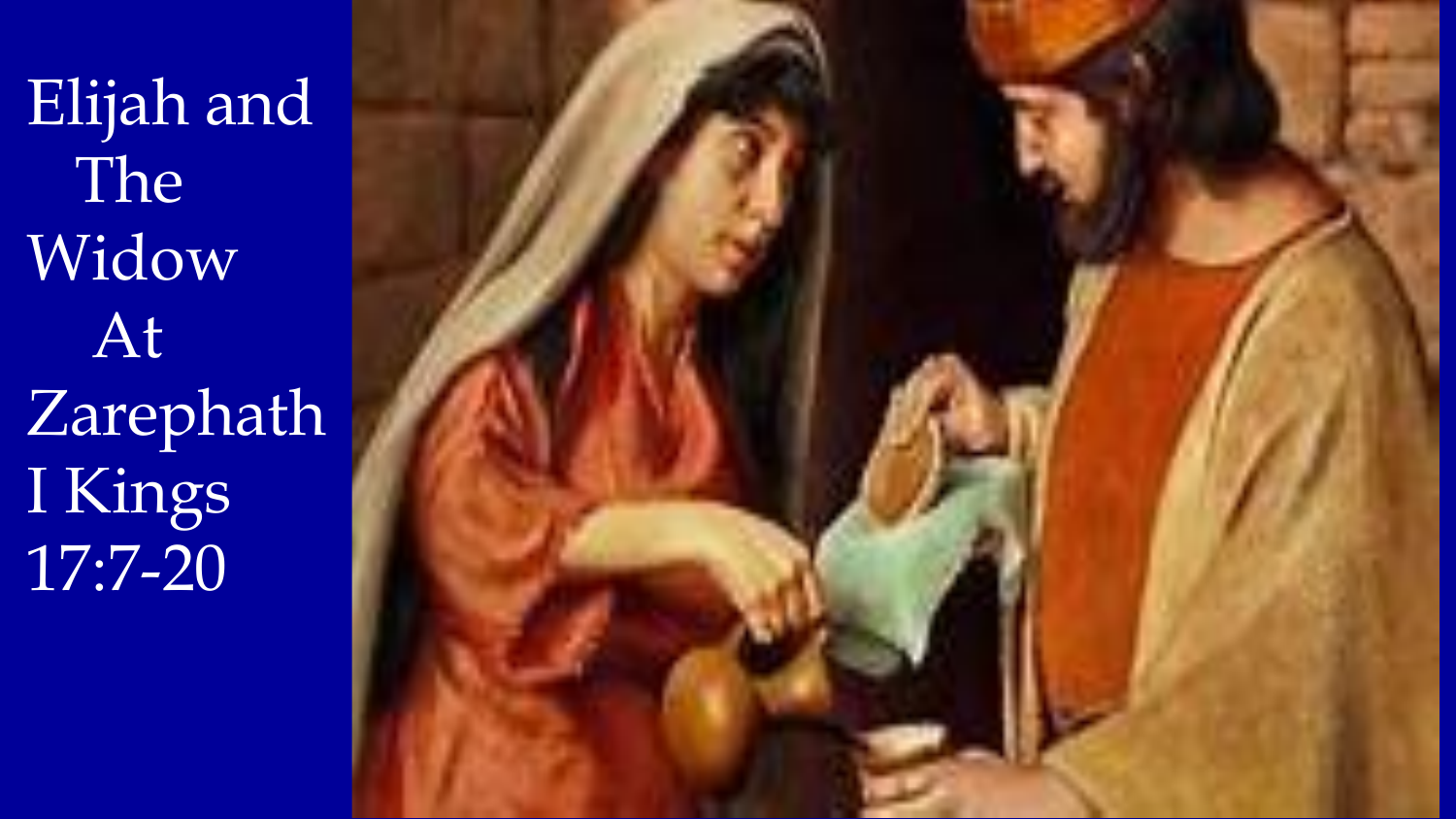Elijah Encounters the Widow Woman at Zarephath

The word Zarephath means smelter Here Elijah's heart was purified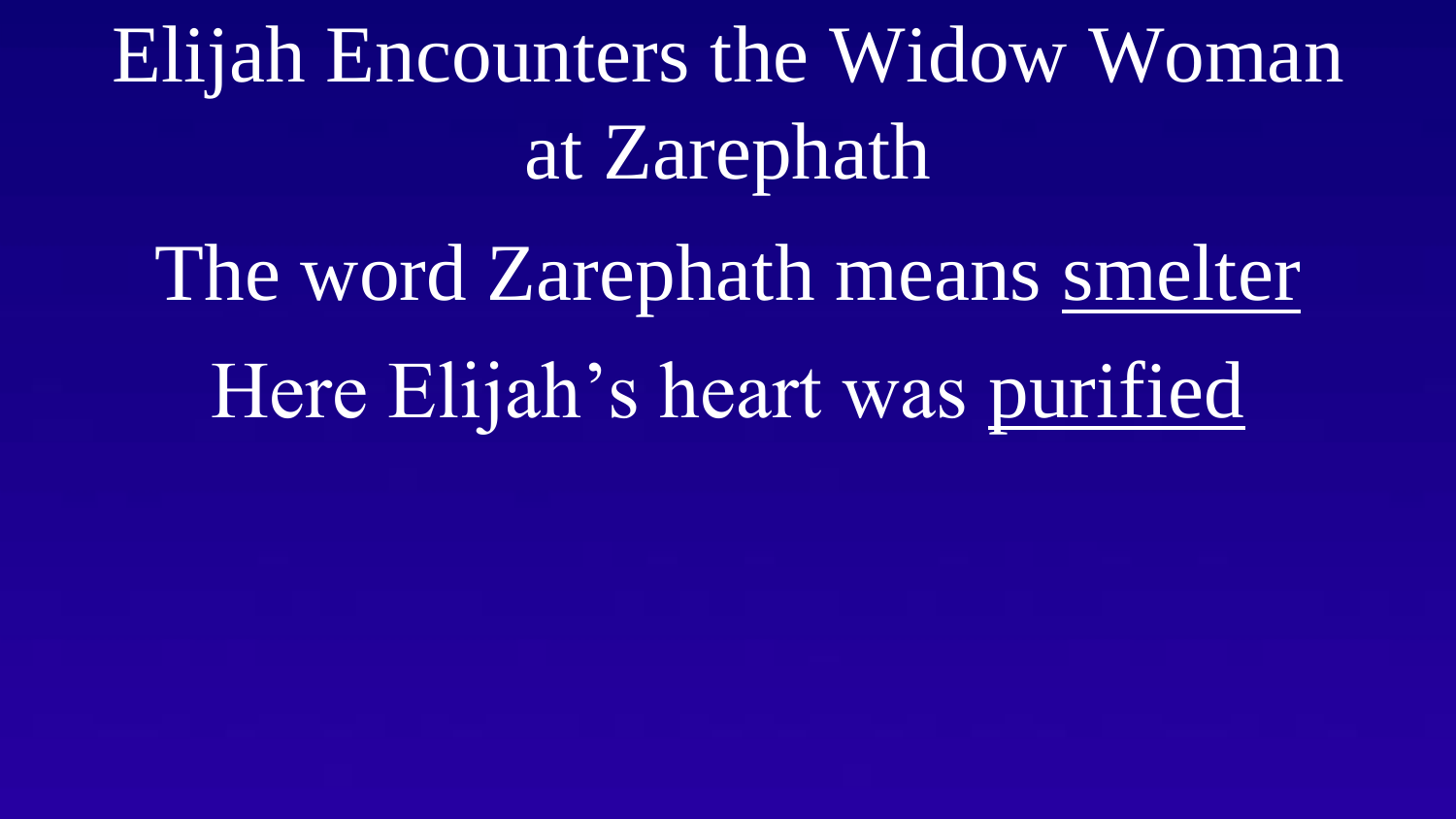Elijah Encounters the Widow Woman at Zarephath

He asks the widow for a drink of water and he asked her for bread before she fed herself and her son even though that was the last of food supplies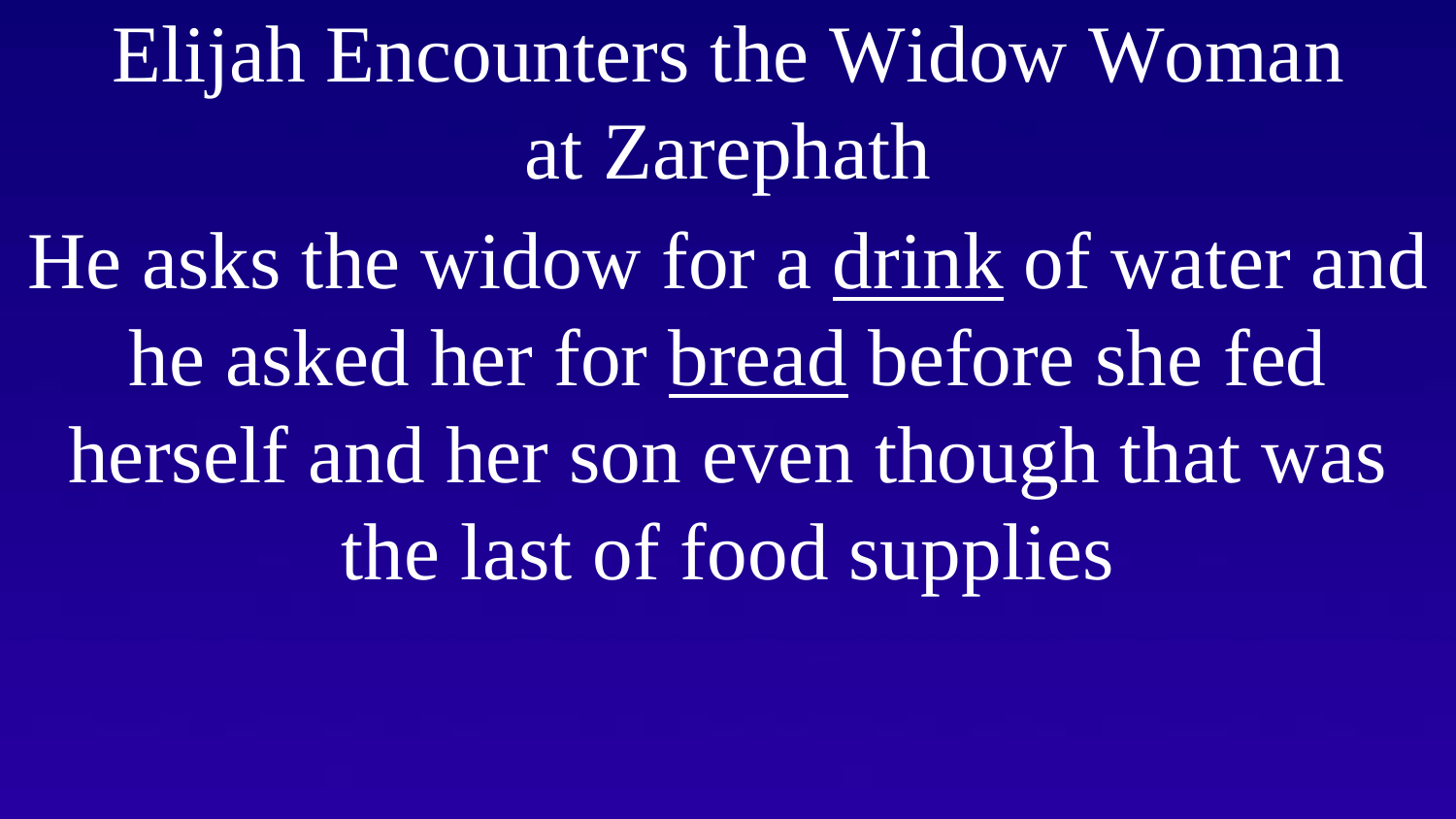Elijah Encounters the Widow Woman at Zarephath

There is a principle here of tithing True to the Prophet's word, the widow had enough flour and oil for food just enough for one day at a time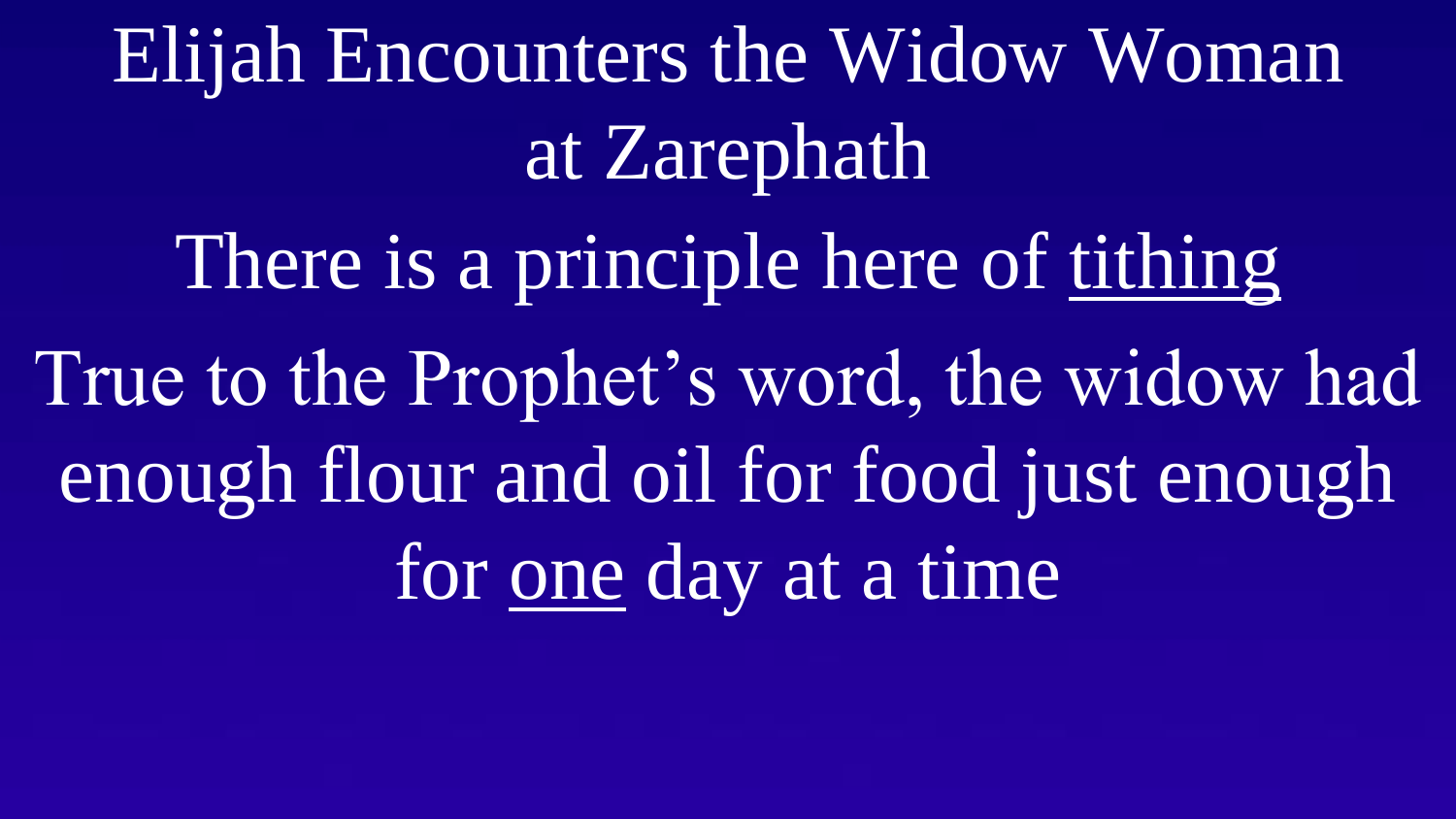Elijah Encounters the Widow Woman at Zarephath God was teaching Elijah to be obedient, to live one day at a time and to be dependent on Him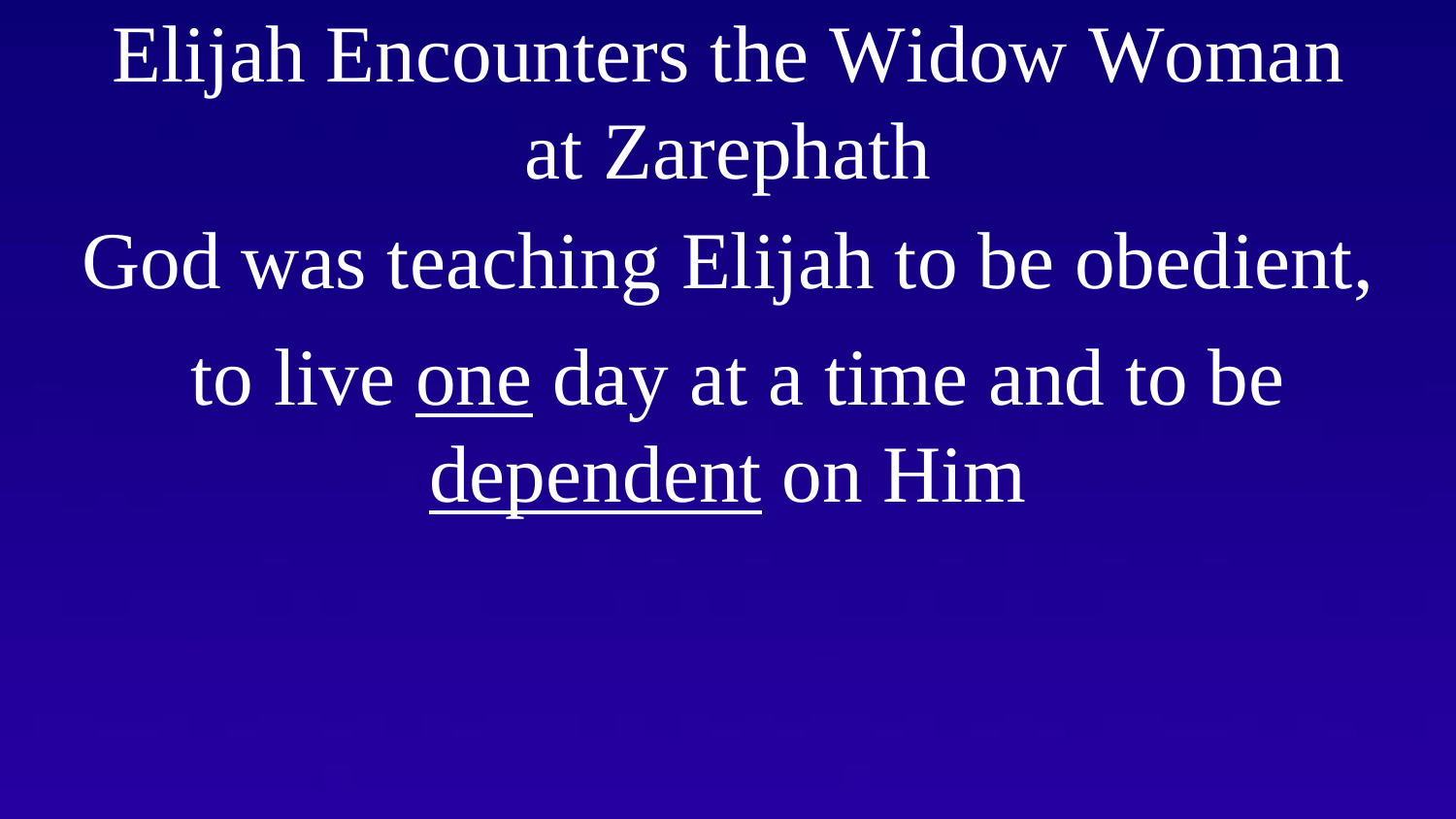# THREE LESSONS FROM THIS STORY 1.The Real God is a God of the Outsiders 2.The Real God is a Living God The movie God is not dead was released in 2014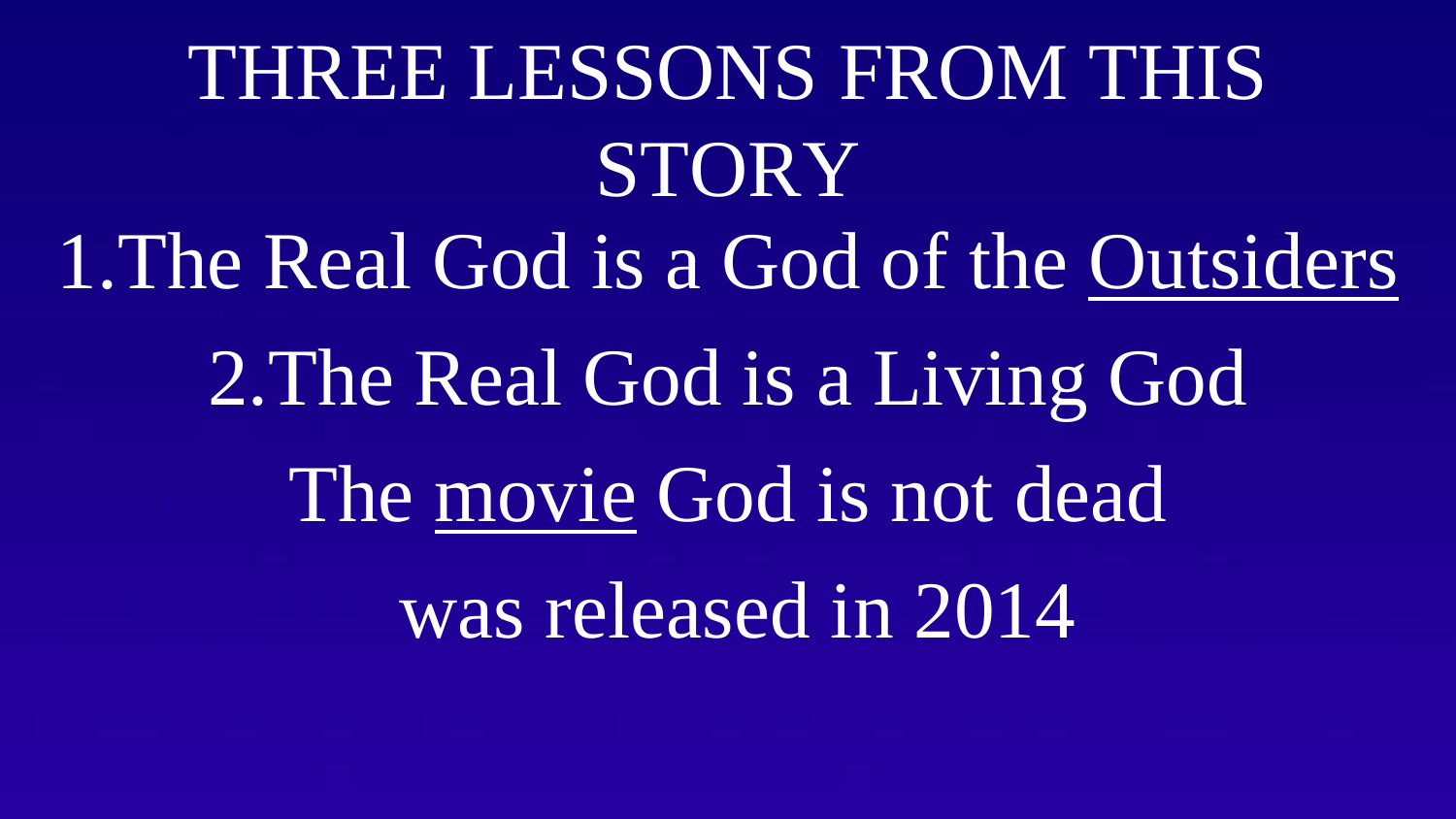## THREE LESSONS FROM THIS STORY 3.The Real God is a stretched-out God The is the first account of resurrection in the Bible

The Gentile Widow became a believer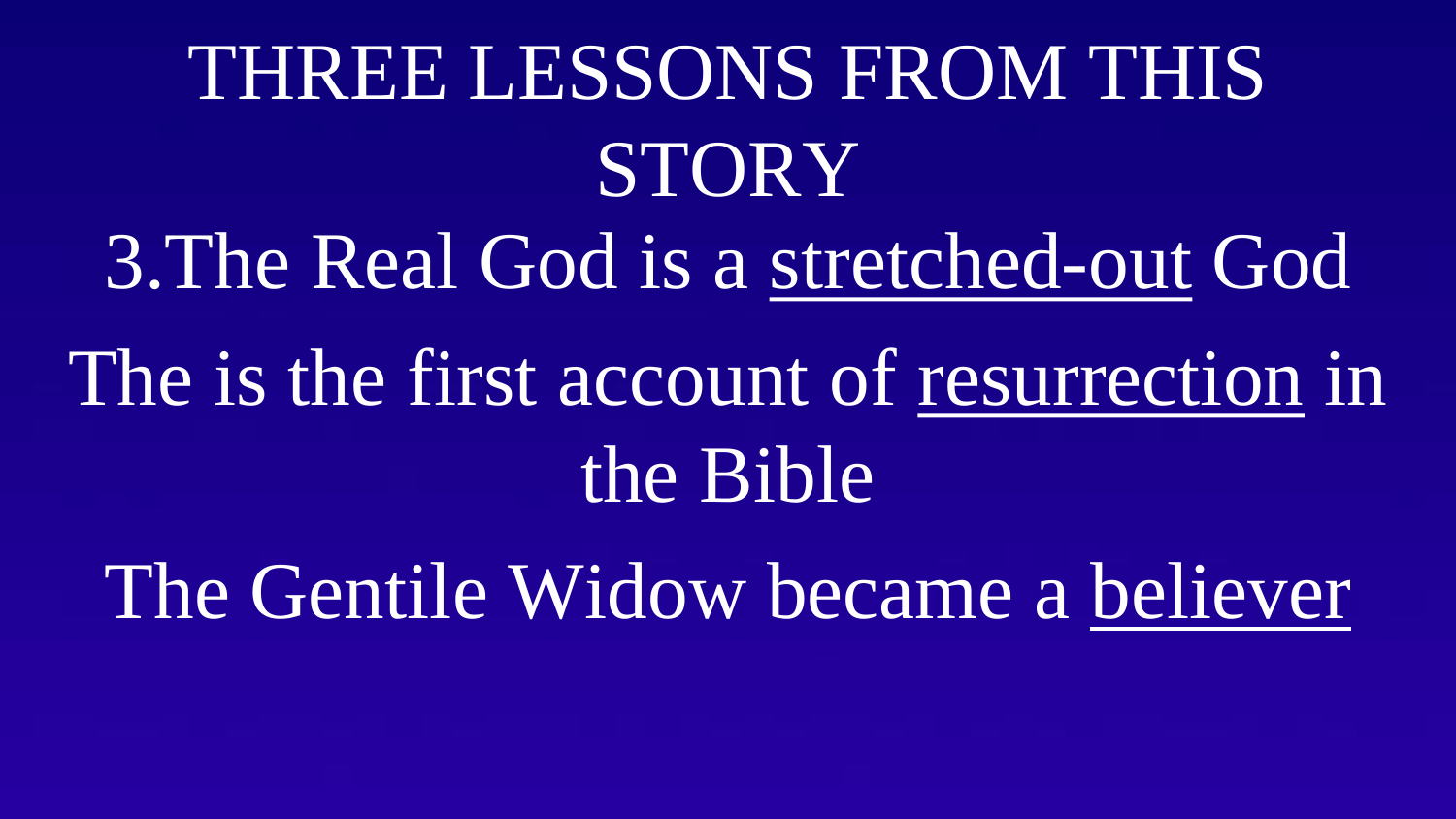### THREE LESSONS FROM THIS STORY This is a pre-shadowing of the stretched-out God when Jesus died on a cross for you and for me